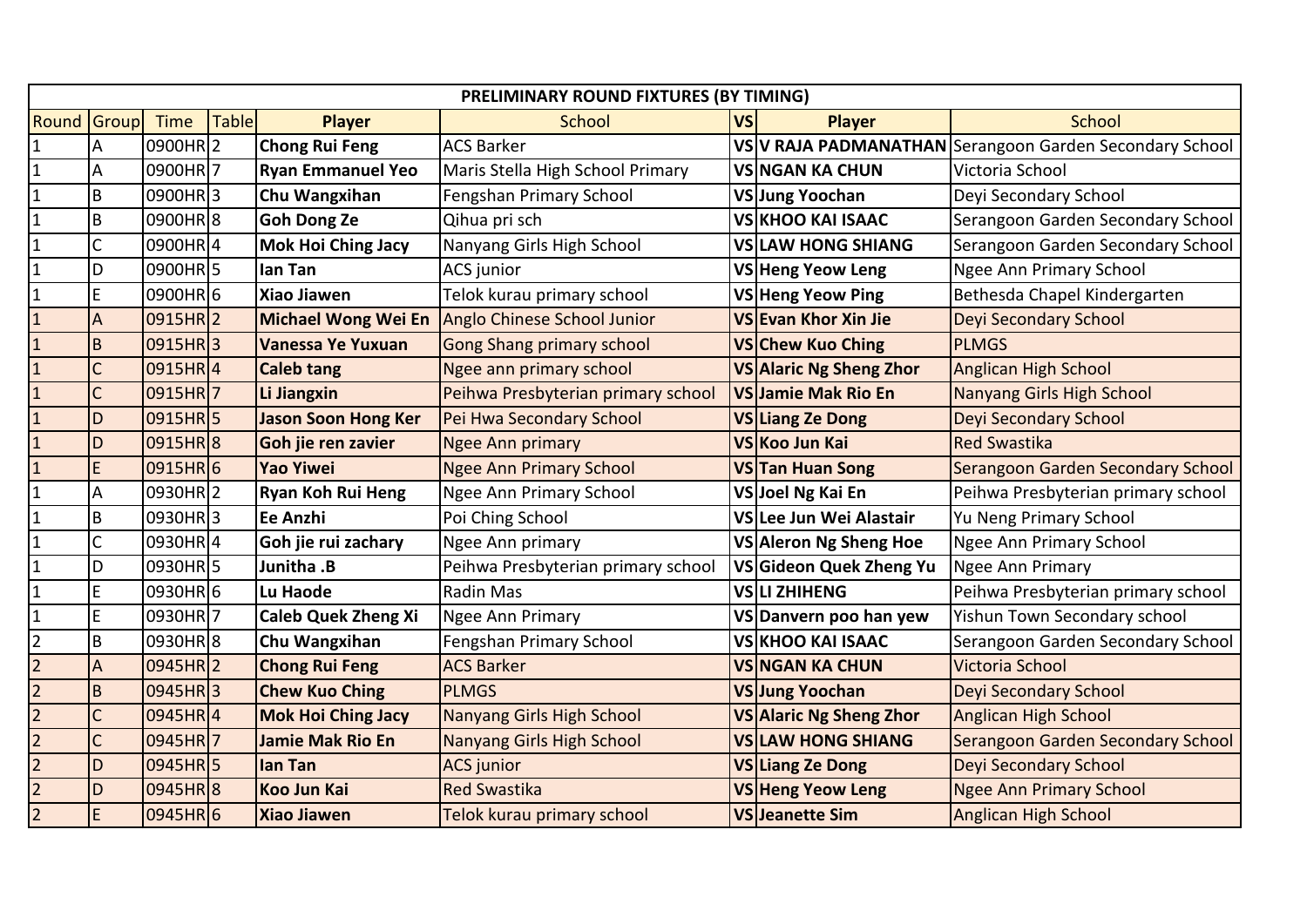|                         | PRELIMINARY ROUND FIXTURES (BY TIMING) |                       |              |                            |                                                    |           |                          |                                                         |  |  |
|-------------------------|----------------------------------------|-----------------------|--------------|----------------------------|----------------------------------------------------|-----------|--------------------------|---------------------------------------------------------|--|--|
| Round                   | Group                                  | <b>Time</b>           | <b>Table</b> | <b>Player</b>              | School                                             | <b>VS</b> | <b>Player</b>            | <b>School</b>                                           |  |  |
| $\overline{2}$          | Α                                      | 1000HR2               |              | <b>Ryan Emmanuel Yeo</b>   | Maris Stella High School Primary                   |           | VSJoel Ng Kai En         | Peihwa Presbyterian primary school                      |  |  |
| $\overline{2}$          | A                                      | 1000HR7               |              | Michael Wong Wei En        | Anglo Chinese School Junior                        |           | VSRyan Koh Rui Heng      | <b>Ngee Ann Primary School</b>                          |  |  |
| $\overline{2}$          | $\sf B$                                | 1000HR3               |              | Vanessa Ye Yuxuan          | Gong Shang primary school                          |           | VSEe Anzhi               | Poi Ching School                                        |  |  |
| $\overline{2}$          | C                                      | 1000HR4               |              | Li Jiangxin                | Peihwa Presbyterian primary school                 |           | VSGoh jie rui zachary    | Ngee Ann primary                                        |  |  |
| $\overline{2}$          | D                                      | 1000HR5               |              | Goh jie ren zavier         | Ngee Ann primary                                   |           | VSJunitha .B             | Peihwa Presbyterian primary school                      |  |  |
| $\overline{2}$          | E                                      | 1000HR6               |              | <b>Yao Yiwei</b>           | <b>Ngee Ann Primary School</b>                     |           | VS Danvern poo han yew   | Yishun Town Secondary school                            |  |  |
| $\overline{2}$          | $\mathsf E$                            | 1000HR8               |              | <b>Tan Huan Song</b>       | Serangoon Garden Secondary School                  |           | VS Heng Yeow Ping        | Bethesda Chapel Kindergarten                            |  |  |
| $\overline{2}$          | A                                      | 1015HR <sub>2</sub>   |              | <b>Evan Khor Xin Jie</b>   | <b>Deyi Secondary School</b>                       |           |                          | VS V RAJA PADMANATHAN Serangoon Garden Secondary School |  |  |
| $\overline{2}$          | $\mathsf B$                            | $1015HR$ 3            |              | <b>Goh Dong Ze</b>         | Qihua pri sch                                      |           | VS Lee Jun Wei Alastair  | <b>Yu Neng Primary School</b>                           |  |  |
| $\overline{2}$          | $\overline{C}$                         | $1015HR$ <sup>4</sup> |              | <b>Caleb tang</b>          | Ngee ann primary school                            |           | VS Aleron Ng Sheng Hoe   | <b>Ngee Ann Primary School</b>                          |  |  |
| $\overline{2}$          | D                                      | 1015HR <sub>5</sub>   |              | <b>Jason Soon Hong Ker</b> | Pei Hwa Secondary School                           |           | VSGideon Quek Zheng Yu   | Ngee Ann Primary                                        |  |  |
| $\overline{2}$          | $\mathsf E$                            | $1015HR$ 6            |              | Lu Haode                   | <b>Radin Mas</b>                                   |           | VS Caleb Quek Zheng Xi   | <b>Ngee Ann Primary</b>                                 |  |  |
| $\overline{3}$          | D                                      | 1015HR8               |              | lan Tan                    | <b>ACS</b> junior                                  |           | VS Koo Jun Kai           | <b>Red Swastika</b>                                     |  |  |
| $\overline{a}$          | $\mathsf E$                            | 1015HR7               |              | <b>LI ZHIHENG</b>          | Peihwa Presbyterian primary school                 |           | <b>VS Jeanette Sim</b>   | <b>Anglican High School</b>                             |  |  |
| ာ                       | A                                      | 1030HR7               |              | <b>Ryan Emmanuel Yeo</b>   | Maris Stella High School Primary                   |           | VS Michael Wong Wei En   | Anglo Chinese School Junior                             |  |  |
| $\overline{\mathsf{B}}$ | A                                      | 1030HR2               |              | Joel Ng Kai En             | Peihwa Presbyterian primary school                 |           | <b>VSINGAN KA CHUN</b>   | Victoria School                                         |  |  |
| $\overline{\mathbf{3}}$ | $\sf B$                                | 1030HR3               |              | Chu Wangxihan              | Fengshan Primary School                            |           | VS Chew Kuo Ching        | <b>PLMGS</b>                                            |  |  |
| $\overline{3}$          | $\mathsf B$                            | 1030HR8               |              | Ee Anzhi                   | Poi Ching School                                   |           | VSJung Yoochan           | Deyi Secondary School                                   |  |  |
| $\overline{3}$          | C                                      | 1030HR4               |              | <b>Mok Hoi Ching Jacy</b>  | Nanyang Girls High School                          |           | VSJamie Mak Rio En       | Nanyang Girls High School                               |  |  |
| $\overline{3}$          | D                                      | 1030HR5               |              | Junitha .B                 | Peihwa Presbyterian primary school                 |           | VS Heng Yeow Leng        | <b>Ngee Ann Primary School</b>                          |  |  |
| $\overline{\mathbf{3}}$ | $\mathsf E$                            | 1030HR6               |              | Xiao Jiawen                | Telok kurau primary school                         |           | VSTan Huan Song          | Serangoon Garden Secondary School                       |  |  |
| $\overline{3}$          | A                                      | $1045HR$ <sub>2</sub> |              | <b>Ryan Koh Rui Heng</b>   | <b>Ngee Ann Primary School</b>                     |           |                          | VS V RAJA PADMANATHAN Serangoon Garden Secondary School |  |  |
| S)                      | B                                      | $1045HR$ 3            |              | <b>Goh Dong Ze</b>         | Qihua pri sch                                      |           | VS Vanessa Ye Yuxuan     | <b>Gong Shang primary school</b>                        |  |  |
| $\overline{3}$          | $\mathsf{C}$                           | 1045HR4               |              | <b>Caleb tang</b>          | Ngee ann primary school                            |           | VSLi Jiangxin            | Peihwa Presbyterian primary school                      |  |  |
| $\overline{3}$          | $\overline{C}$                         | 1045HR7               |              | Goh jie rui zachary        | <b>Ngee Ann primary</b>                            |           | <b>VSLAW HONG SHIANG</b> | Serangoon Garden Secondary School                       |  |  |
| က က                     | D                                      | $1045HR$ 5            |              | <b>Jason Soon Hong Ker</b> | Pei Hwa Secondary School                           |           | VSGoh jie ren zavier     | <b>Ngee Ann primary</b>                                 |  |  |
|                         | $\mathsf E$                            | $1045HR$ 6            |              | <b>Yao Yiwei</b>           | <b>Ngee Ann Primary School</b>                     |           | VS Lu Haode              | <b>Radin Mas</b>                                        |  |  |
| $\overline{a}$          | $\mathsf E$                            | 1045HR <sup>8</sup>   |              |                            | Danvern poo han yew   Yishun Town Secondary school |           | VS Heng Yeow Ping        | Bethesda Chapel Kindergarten                            |  |  |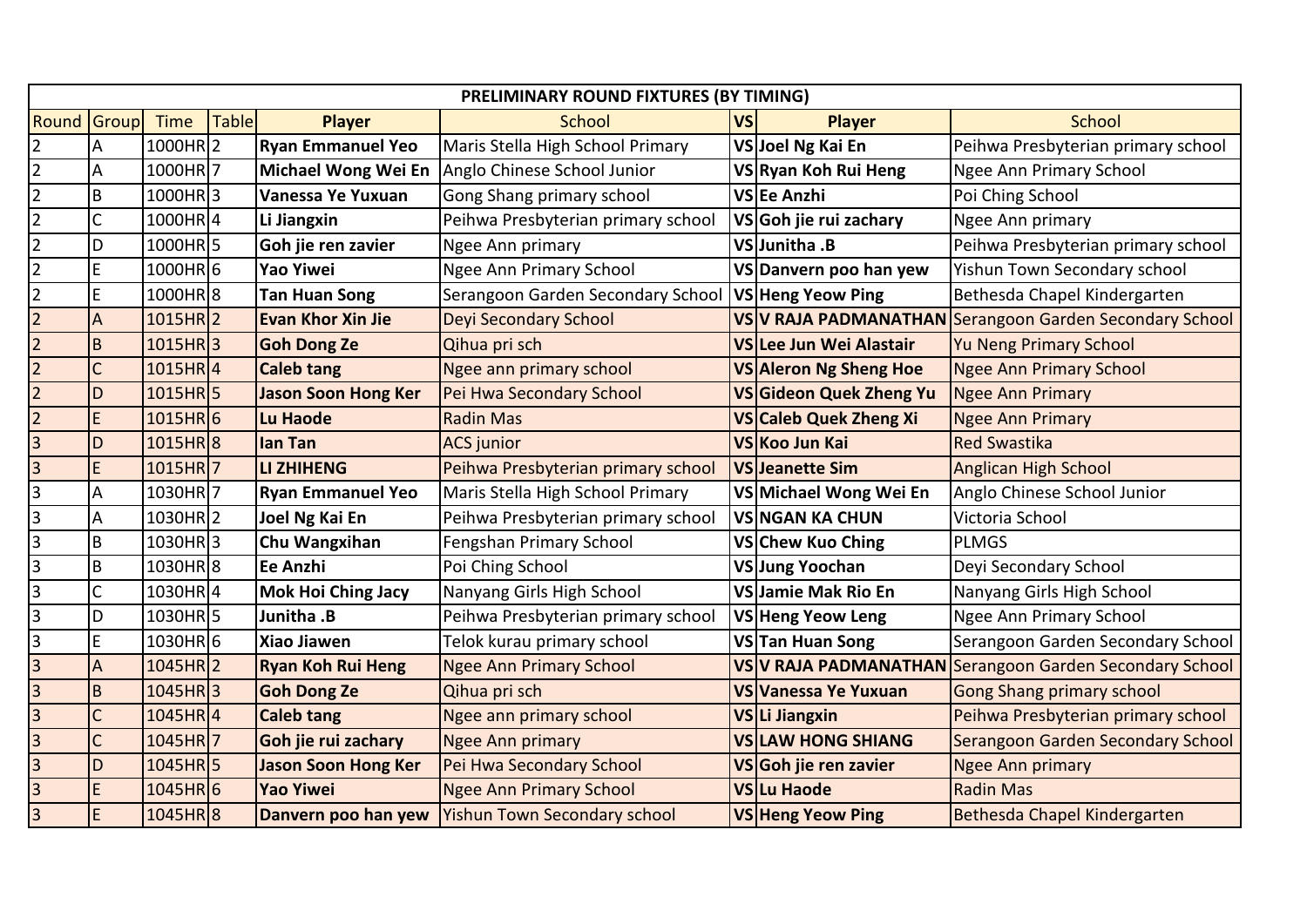| PRELIMINARY ROUND FIXTURES (BY TIMING)<br><b>Round Group</b> |                       |              |                                       |                                                    |           |                           |                                                         |  |  |
|--------------------------------------------------------------|-----------------------|--------------|---------------------------------------|----------------------------------------------------|-----------|---------------------------|---------------------------------------------------------|--|--|
|                                                              | <b>Time</b>           | <b>Table</b> | <b>Player</b>                         | School                                             | <b>VS</b> | <b>Player</b>             | School                                                  |  |  |
| A                                                            | 1100HR2               |              | <b>Chong Rui Feng</b>                 | <b>ACS Barker</b>                                  |           | VS Evan Khor Xin Jie      | Deyi Secondary School                                   |  |  |
| B                                                            | 1100HR3               |              | Lee Jun Wei Alastair                  | Yu Neng Primary School                             |           | <b>VS KHOO KAI ISAAC</b>  | Serangoon Garden Secondary School                       |  |  |
| Ċ                                                            | 1100HR4               |              | <b>Aleron Ng Sheng Hoe</b>            | Ngee Ann Primary School                            |           | VS Alaric Ng Sheng Zhor   | Anglican High School                                    |  |  |
| D                                                            | 1100HR5               |              | Gideon Quek Zheng Yu Ngee Ann Primary |                                                    |           | VS Liang Ze Dong          | Deyi Secondary School                                   |  |  |
| Α                                                            | 1100HR7               |              |                                       | Michael Wong Wei En Anglo Chinese School Junior    |           | <b>VSINGAN KA CHUN</b>    | Victoria School                                         |  |  |
| B                                                            | 1100HR8               |              | Ee Anzhi                              | Poi Ching School                                   |           | VSChew Kuo Ching          | <b>PLMGS</b>                                            |  |  |
| E                                                            | 1100HR6               |              | <b>Caleb Quek Zheng Xi</b>            | <b>Ngee Ann Primary</b>                            |           | VSJeanette Sim            | Anglican High School                                    |  |  |
| $\boldsymbol{\mathsf{A}}$                                    | $1115HR$ <sub>2</sub> |              | <b>Ryan Emmanuel Yeo</b>              | Maris Stella High School Primary                   |           |                           | VS V RAJA PADMANATHAN Serangoon Garden Secondary School |  |  |
| $\overline{B}$                                               | $1115HR$ <sup>3</sup> |              | <b>Goh Dong Ze</b>                    | Qihua pri sch                                      |           | VSJung Yoochan            | Deyi Secondary School                                   |  |  |
| C                                                            | 1115HR7               |              | Goh jie rui zachary                   | Ngee Ann primary                                   |           | VS Jamie Mak Rio En       | Nanyang Girls High School                               |  |  |
| C                                                            | 1115HR4               |              | <b>Caleb tang</b>                     | Ngee ann primary school                            |           | <b>VSILAW HONG SHIANG</b> | Serangoon Garden Secondary School                       |  |  |
| D                                                            | 1115HR8               |              | Junitha .B                            | Peihwa Presbyterian primary school                 |           | VS Koo Jun Kai            | <b>Red Swastika</b>                                     |  |  |
| D                                                            | $1115HR$ 5            |              | <b>Jason Soon Hong Ker</b>            | Pei Hwa Secondary School                           |           | VS Heng Yeow Leng         | <b>Ngee Ann Primary School</b>                          |  |  |
| E                                                            | $1115HR$ 6            |              | <b>Xiao Jiawen</b>                    | Telok kurau primary school                         |           | <b>VSLI ZHIHENG</b>       | Peihwa Presbyterian primary school                      |  |  |
| A                                                            | 1130HR <sub>2</sub>   |              | <b>Ryan Koh Rui Heng</b>              | <b>Ngee Ann Primary School</b>                     |           | VS Evan Khor Xin Jie      | Deyi Secondary School                                   |  |  |
| B                                                            | $1130HR$ 3            |              | Vanessa Ye Yuxuan                     | Gong Shang primary school                          |           | <b>VS KHOO KAI ISAAC</b>  | Serangoon Garden Secondary School                       |  |  |
| $\mathsf{C}$                                                 | 1130HR4               |              | Li Jiangxin                           | Peihwa Presbyterian primary school                 |           | VS Alaric Ng Sheng Zhor   | Anglican High School                                    |  |  |
| D                                                            | 1130HR8               |              | lan Tan                               | <b>ACS</b> junior                                  |           | VSGideon Quek Zheng Yu    | Ngee Ann Primary                                        |  |  |
| D                                                            | 1130HR5               |              | Goh jie ren zavier                    | Ngee Ann primary                                   |           | VS Liang Ze Dong          | Deyi Secondary School                                   |  |  |
| E                                                            | 1130HR6               |              | Lu Haode                              | Radin Mas                                          |           | VS Heng Yeow Ping         | Bethesda Chapel Kindergarten                            |  |  |
| $\mathsf E$                                                  | 1130HR7               |              |                                       | Danvern poo han yew   Yishun Town Secondary school |           | VSTan Huan Song           | Serangoon Garden Secondary School                       |  |  |
| $\overline{A}$                                               | $1145HR$ <sub>2</sub> |              | <b>Chong Rui Feng</b>                 | <b>ACS Barker</b>                                  |           | VSJoel Ng Kai En          | Peihwa Presbyterian primary school                      |  |  |
| B                                                            | $1145HR$ 3            |              | <b>Chu Wangxihan</b>                  | <b>Fengshan Primary School</b>                     |           | VSLee Jun Wei Alastair    | <b>Yu Neng Primary School</b>                           |  |  |
| C                                                            | $1145HR$ <sub>4</sub> |              | <b>Mok Hoi Ching Jacy</b>             | Nanyang Girls High School                          |           | VS Aleron Ng Sheng Hoe    | <b>Ngee Ann Primary School</b>                          |  |  |
| $\sf B$                                                      | 1145HR <sup>8</sup>   |              | <b>Goh Dong Ze</b>                    | Qihua pri sch                                      |           | VS Chew Kuo Ching         | <b>PLMGS</b>                                            |  |  |
| C                                                            | 1145HR7               |              | <b>Caleb tang</b>                     | Ngee ann primary school                            |           | VS Jamie Mak Rio En       | Nanyang Girls High School                               |  |  |
| D                                                            | $1145HR$ 5            |              | <b>Jason Soon Hong Ker</b>            | Pei Hwa Secondary School                           |           | VS Koo Jun Kai            | <b>Red Swastika</b>                                     |  |  |
| E                                                            | $1145HR$ 6            |              | <b>Yao Yiwei</b>                      | <b>Ngee Ann Primary School</b>                     |           | VS Jeanette Sim           | <b>Anglican High School</b>                             |  |  |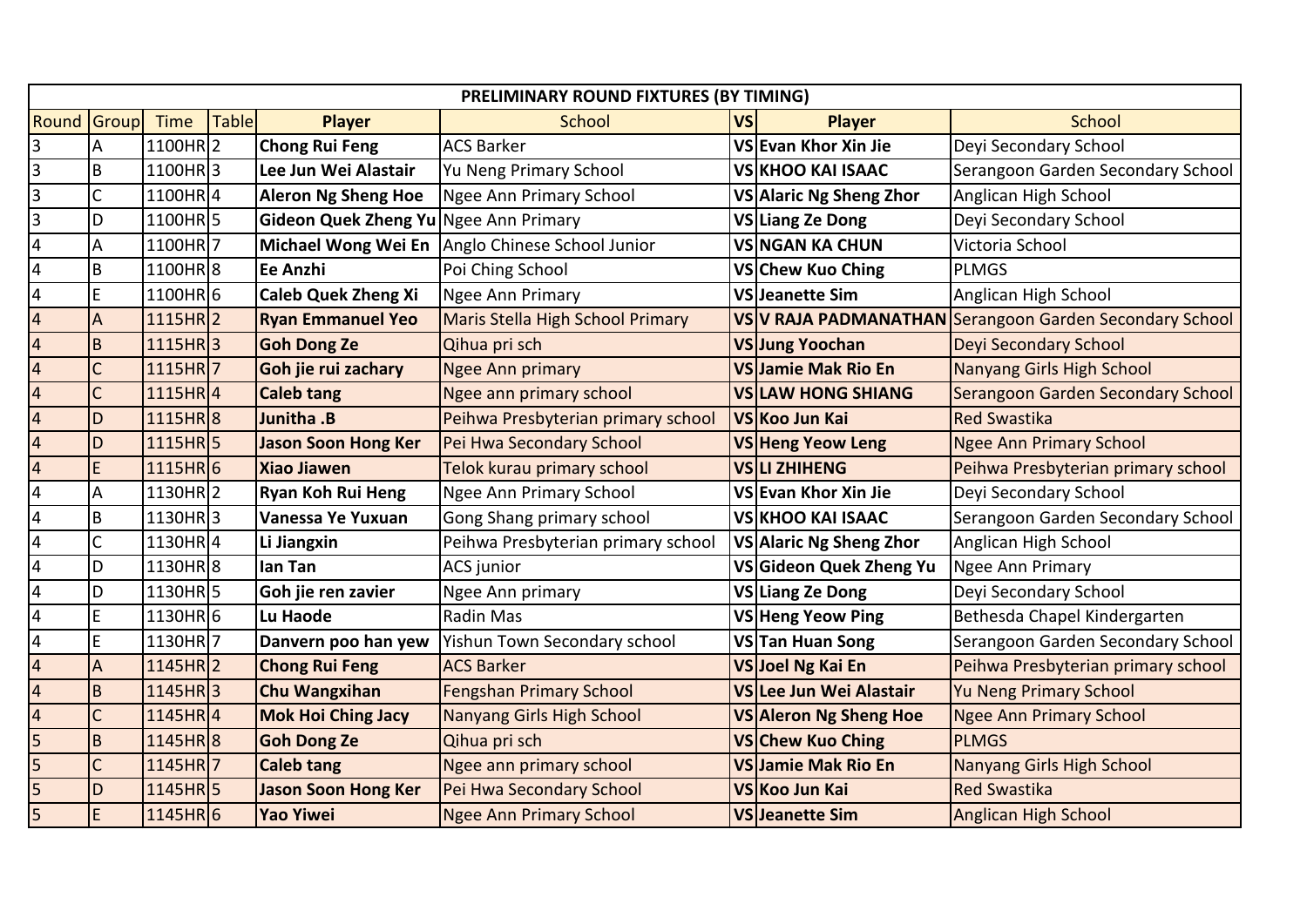|                         | PRELIMINARY ROUND FIXTURES (BY TIMING) |                       |       |                                       |                                                 |           |                               |                                                         |  |  |
|-------------------------|----------------------------------------|-----------------------|-------|---------------------------------------|-------------------------------------------------|-----------|-------------------------------|---------------------------------------------------------|--|--|
| Round                   | Group                                  | Time                  | Table | <b>Player</b>                         | School                                          | <b>VS</b> | <b>Player</b>                 | <b>School</b>                                           |  |  |
| 5                       | A                                      | 1200HR2               |       | <b>Chong Rui Feng</b>                 | <b>ACS Barker</b>                               |           | VSRyan Koh Rui Heng           | <b>Ngee Ann Primary School</b>                          |  |  |
| $\overline{5}$          | A                                      | 1200HR7               |       |                                       | Michael Wong Wei En Anglo Chinese School Junior |           | VSJoel Ng Kai En              | Peihwa Presbyterian primary school                      |  |  |
| $\overline{\mathbf{5}}$ | $\mathsf B$                            | 1200HR3               |       | Chu Wangxihan                         | Fengshan Primary School                         |           | VSEe Anzhi                    | Poi Ching School                                        |  |  |
| 5                       | C                                      | 1200HR4               |       | <b>Mok Hoi Ching Jacy</b>             | Nanyang Girls High School                       |           | VSGoh jie rui zachary         | Ngee Ann primary                                        |  |  |
| $\overline{\mathbf{5}}$ | D                                      | 1200HR <sub>5</sub>   |       | lan Tan                               | <b>ACS</b> junior                               |           | VSJunitha .B                  | Peihwa Presbyterian primary school                      |  |  |
| 5                       | D                                      | 1200HR8               |       | Goh jie ren zavier                    | Ngee Ann primary                                |           | VS Gideon Quek Zheng Yu       | Ngee Ann Primary                                        |  |  |
| 5                       | $\mathsf E$                            | 1200HR6               |       | <b>Xiao Jiawen</b>                    | Telok kurau primary school                      |           | VS Danvern poo han yew        | Yishun Town Secondary school                            |  |  |
| 5                       | A                                      | 1215HR <sub>2</sub>   |       | <b>Ryan Emmanuel Yeo</b>              | Maris Stella High School Primary                |           | VS Evan Khor Xin Jie          | Deyi Secondary School                                   |  |  |
| $\overline{\mathbf{5}}$ | $\overline{B}$                         | 1215HR3               |       | Vanessa Ye Yuxuan                     | <b>Gong Shang primary school</b>                |           | VS Lee Jun Wei Alastair       | <b>Yu Neng Primary School</b>                           |  |  |
| $\overline{\mathbf{5}}$ | $\overline{C}$                         | $1215HR$ <sup>4</sup> |       | Li Jiangxin                           | Peihwa Presbyterian primary school              |           | <b>VS Aleron Ng Sheng Hoe</b> | <b>Ngee Ann Primary School</b>                          |  |  |
| $\overline{5}$          | $\mathsf{C}$                           | 1215HR 7              |       | <b>Alaric Ng Sheng Zhor</b>           | <b>Anglican High School</b>                     |           | <b>VSILAW HONG SHIANG</b>     | Serangoon Garden Secondary School                       |  |  |
| $\overline{5}$          | D                                      | 1215HR 5              |       | <b>Liang Ze Dong</b>                  | Deyi Secondary School                           |           | <b>VS Heng Yeow Leng</b>      | <b>Ngee Ann Primary School</b>                          |  |  |
| $\overline{5}$          | E                                      | 1215HR6               |       | <b>Caleb Quek Zheng Xi</b>            | <b>Ngee Ann Primary</b>                         |           | <b>VSLI ZHIHENG</b>           | Peihwa Presbyterian primary school                      |  |  |
| $\overline{\mathbf{5}}$ | E                                      | 1215HR8               |       | Lu Haode                              | <b>Radin Mas</b>                                |           | <b>VSTan Huan Song</b>        | Serangoon Garden Secondary School                       |  |  |
| 5                       | A                                      | 1230HR <sub>2</sub>   |       | <b>NGAN KA CHUN</b>                   | Victoria School                                 |           |                               | VS V RAJA PADMANATHAN Serangoon Garden Secondary School |  |  |
| $\overline{a}$          | $\mathsf B$                            | 1230HR3               |       | <b>KHOO KAI ISAAC</b>                 | Serangoon Garden Secondary School               |           | VS Jung Yoochan               | Deyi Secondary School                                   |  |  |
| $\sigma$                | A                                      | 1230HR7               |       | <b>Chong Rui Feng</b>                 | <b>ACS Barker</b>                               |           | VSMichael Wong Wei En         | Anglo Chinese School Junior                             |  |  |
| $\overline{6}$          | $\sf B$                                | 1230HR8               |       | <b>Goh Dong Ze</b>                    | Qihua pri sch                                   |           | VSEe Anzhi                    | Poi Ching School                                        |  |  |
| $\overline{6}$          | C                                      | 1230HR4               |       | Caleb tang                            | Ngee ann primary school                         |           | VS Goh jie rui zachary        | Ngee Ann primary                                        |  |  |
| $\overline{6}$          | D                                      | 1230HR <sub>5</sub>   |       | <b>Jason Soon Hong Ker</b>            | Pei Hwa Secondary School                        |           | VSJunitha .B                  | Peihwa Presbyterian primary school                      |  |  |
| $\frac{1}{2}$           | E                                      | 1230HR2               |       | <b>Jeanette Sim</b>                   | Anglican High School                            |           | VS Heng Yeow Ping             | Bethesda Chapel Kindergarten                            |  |  |
|                         | A                                      | $1245HR$ 3            |       | <b>Ryan Emmanuel Yeo</b>              | Maris Stella High School Primary                |           | VS Ryan Koh Rui Heng          | <b>Ngee Ann Primary School</b>                          |  |  |
|                         | $\overline{B}$                         | $1245HR$ <sub>4</sub> |       | <b>Chu Wangxihan</b>                  | <b>Fengshan Primary School</b>                  |           | <b>VS Vanessa Ye Yuxuan</b>   | <b>Gong Shang primary school</b>                        |  |  |
|                         | $\mathsf{C}$                           | 1245HR7               |       | <b>Mok Hoi Ching Jacy</b>             | Nanyang Girls High School                       |           | VSLi Jiangxin                 | Peihwa Presbyterian primary school                      |  |  |
|                         | $\overline{C}$                         | 1245HR <sub>5</sub>   |       | <b>Aleron Ng Sheng Hoe</b>            | <b>Ngee Ann Primary School</b>                  |           | <b>VS LAW HONG SHIANG</b>     | <b>Serangoon Garden Secondary School</b>                |  |  |
| $\frac{6}{6}$           | D                                      | $1245HR$ 8            |       | lan Tan                               | <b>ACS</b> junior                               |           | VSGoh jie ren zavier          | <b>Ngee Ann primary</b>                                 |  |  |
|                         | D                                      | $1245HR$ 6            |       | Gideon Quek Zheng Yu Ngee Ann Primary |                                                 |           | <b>VS Heng Yeow Leng</b>      | <b>Ngee Ann Primary School</b>                          |  |  |
| $\overline{6}$          | $\mathsf E$                            | 1245HR <sub>2</sub>   |       | <b>Xiao Jiawen</b>                    | Telok kurau primary school                      |           | VS Caleb Quek Zheng Xi        | <b>Ngee Ann Primary</b>                                 |  |  |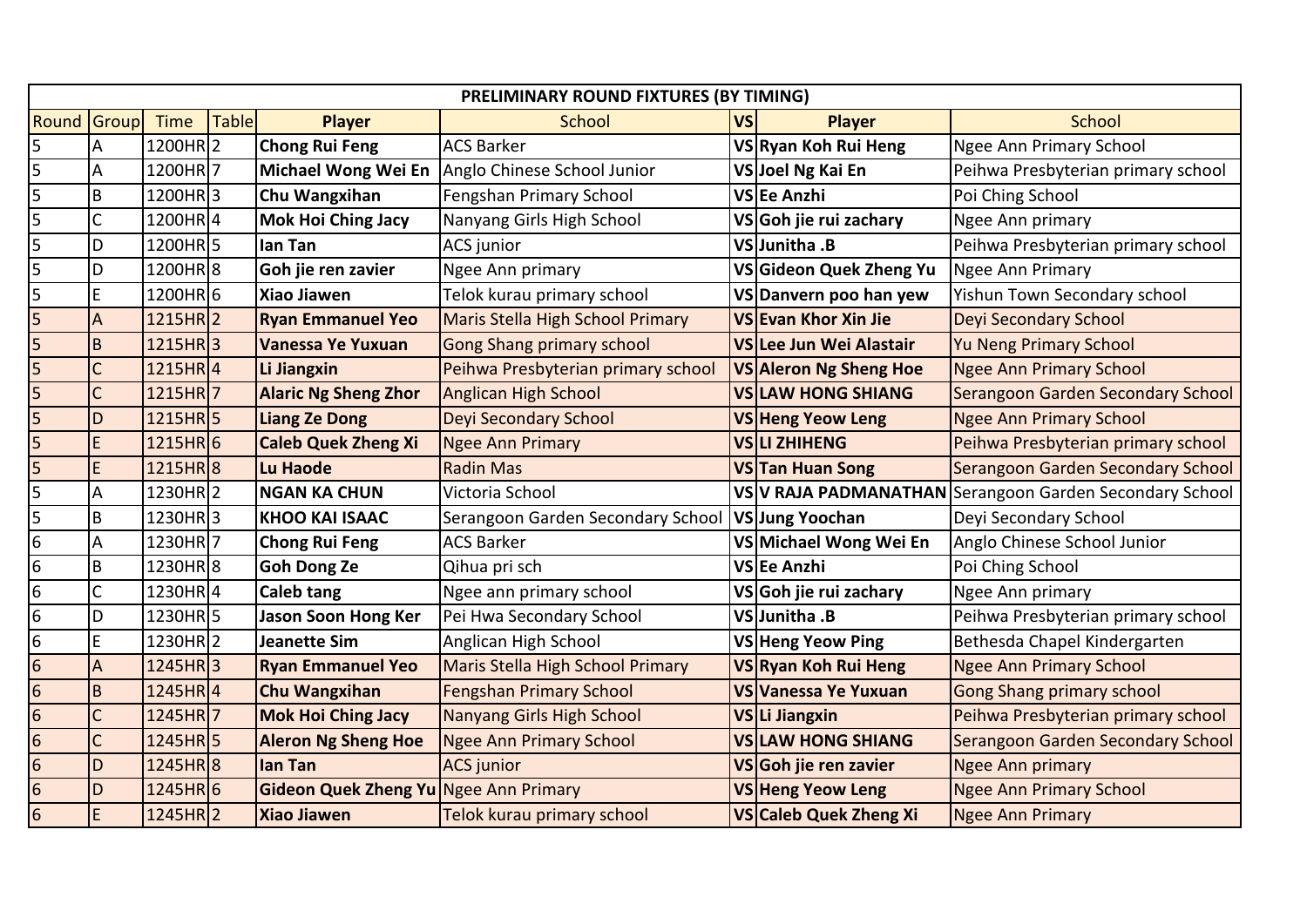|                  | PRELIMINARY ROUND FIXTURES (BY TIMING) |                       |              |                                       |                                    |           |                                |                                                         |  |
|------------------|----------------------------------------|-----------------------|--------------|---------------------------------------|------------------------------------|-----------|--------------------------------|---------------------------------------------------------|--|
| Round            | Group                                  | <b>Time</b>           | <b>Table</b> | <b>Player</b>                         | <b>School</b>                      | <b>VS</b> | <b>Player</b>                  | <b>School</b>                                           |  |
| 6                | А                                      | 1300HR3               |              | <b>Joel Ng Kai En</b>                 | Peihwa Presbyterian primary school |           |                                | VS V RAJA PADMANATHAN Serangoon Garden Secondary School |  |
| $6\phantom{.}6$  | B                                      | 1300HR8               |              | Lee Jun Wei Alastair                  | Yu Neng Primary School             |           | VSJung Yoochan                 | Deyi Secondary School                                   |  |
| $\boldsymbol{6}$ | B                                      | 1300HR4               |              | <b>Chew Kuo Ching</b>                 | <b>PLMGS</b>                       |           | <b>VS</b> KHOO KAI ISAAC       | Serangoon Garden Secondary School                       |  |
| 6                | $\mathsf{C}$                           | 1300HR5               |              | <b>Jamie Mak Rio En</b>               | Nanyang Girls High School          |           | VS Alaric Ng Sheng Zhor        | Anglican High School                                    |  |
| 6                | D                                      | 1300HR6               |              | Koo Jun Kai                           | <b>Red Swastika</b>                |           | VS Liang Ze Dong               | Deyi Secondary School                                   |  |
| $\overline{6}$   | E                                      | 1300HR7               |              | Lu Haode                              | Radin Mas                          |           | VS Danvern poo han yew         | Yishun Town Secondary school                            |  |
| 6                | E                                      | 1300HR2               |              | <b>Yao Yiwei</b>                      | <b>Ngee Ann Primary School</b>     |           | VSLI ZHIHENG                   | Peihwa Presbyterian primary school                      |  |
| $\overline{7}$   | A                                      | $1315HR$ <sub>2</sub> |              | <b>Evan Khor Xin Jie</b>              | Deyi Secondary School              |           | <b>VS NGAN KA CHUN</b>         | Victoria School                                         |  |
| $\overline{7}$   | A                                      | 1315HR7               |              | <b>Chong Rui Feng</b>                 | <b>ACS Barker</b>                  |           | VSRyan Emmanuel Yeo            | Maris Stella High School Primary                        |  |
| $\overline{7}$   | $\sf{B}$                               | 1315HR3               |              | <b>Chu Wangxihan</b>                  | <b>Fengshan Primary School</b>     |           | VSGoh Dong Ze                  | Qihua pri sch                                           |  |
| $\overline{7}$   | $\mathsf{C}$                           | $1315HR$ <sup>4</sup> |              | <b>Mok Hoi Ching Jacy</b>             | Nanyang Girls High School          |           | VS Caleb tang                  | Ngee ann primary school                                 |  |
| $\overline{7}$   | D                                      | 1315HR <sub>5</sub>   |              | lan Tan                               | <b>ACS</b> junior                  |           | VS Jason Soon Hong Ker         | Pei Hwa Secondary School                                |  |
| $\overline{7}$   | D                                      | 1315HR <sub>8</sub>   |              | Goh jie ren zavier                    | <b>Ngee Ann primary</b>            |           | <b>VS Heng Yeow Leng</b>       | <b>Ngee Ann Primary School</b>                          |  |
| $\overline{7}$   | E                                      | 1315HR6               |              | <b>Tan Huan Song</b>                  | Serangoon Garden Secondary School  |           | <b>VS Jeanette Sim</b>         | <b>Anglican High School</b>                             |  |
| 7                | А                                      | 1330HR <sub>2</sub>   |              | Michael Wong Wei En                   | Anglo Chinese School Junior        |           |                                | VS V RAJA PADMANATHAN Serangoon Garden Secondary School |  |
| $\overline{7}$   | B                                      | 1330HR3               |              | Vanessa Ye Yuxuan                     | Gong Shang primary school          |           | VSJung Yoochan                 | Deyi Secondary School                                   |  |
| 7                | B                                      | 1330HR8               |              | Ee Anzhi                              | Poi Ching School                   |           | <b>VS KHOO KAI ISAAC</b>       | Serangoon Garden Secondary School                       |  |
| $\overline{7}$   | C                                      | 1330HR4               |              | Li Jiangxin                           | Peihwa Presbyterian primary school |           | <b>VSILAW HONG SHIANG</b>      | Serangoon Garden Secondary School                       |  |
| 7                | $\mathsf{C}$                           | 1330HR7               |              | <b>Aleron Ng Sheng Hoe</b>            | Ngee Ann Primary School            |           | VS Jamie Mak Rio En            | Nanyang Girls High School                               |  |
| $\overline{7}$   | D                                      | 1330HR5               |              | Junitha .B                            | Peihwa Presbyterian primary school |           | VS Liang Ze Dong               | Deyi Secondary School                                   |  |
| 7                | E                                      | 1330HR6               |              | <b>Xiao Jiawen</b>                    | Telok kurau primary school         |           | VSlLu Haode                    | Radin Mas                                               |  |
| $\overline{7}$   | A                                      | 1345HR7               |              | <b>Ryan Koh Rui Heng</b>              | <b>Ngee Ann Primary School</b>     |           | <b>VS NGAN KA CHUN</b>         | Victoria School                                         |  |
| $\overline{7}$   | A                                      | $1345HR$ <sub>2</sub> |              | <b>Joel Ng Kai En</b>                 | Peihwa Presbyterian primary school |           | VS Evan Khor Xin Jie           | Deyi Secondary School                                   |  |
| $\overline{7}$   | $\sf{B}$                               | 1345HR3               |              | Lee Jun Wei Alastair                  | <b>Yu Neng Primary School</b>      |           | VS Chew Kuo Ching              | <b>PLMGS</b>                                            |  |
| $\overline{7}$   | $\mathsf{C}$                           | $1345HR$ <sup>4</sup> |              | Goh jie rui zachary                   | Ngee Ann primary                   |           | <b>VS Alaric Ng Sheng Zhor</b> | <b>Anglican High School</b>                             |  |
| $\overline{7}$   | D                                      | 1345HR <sub>5</sub>   |              | Gideon Quek Zheng Yu Ngee Ann Primary |                                    |           | VS Koo Jun Kai                 | <b>Red Swastika</b>                                     |  |
| $\overline{7}$   | E                                      | 1345HR 8              |              | <b>LI ZHIHENG</b>                     | Peihwa Presbyterian primary school |           | <b>VS Heng Yeow Ping</b>       | Bethesda Chapel Kindergarten                            |  |
| $\overline{7}$   | $\mathsf E$                            | 1345HR 6              |              | <b>Yao Yiwei</b>                      | <b>Ngee Ann Primary School</b>     |           | VS Caleb Quek Zheng Xi         | <b>Ngee Ann Primary</b>                                 |  |